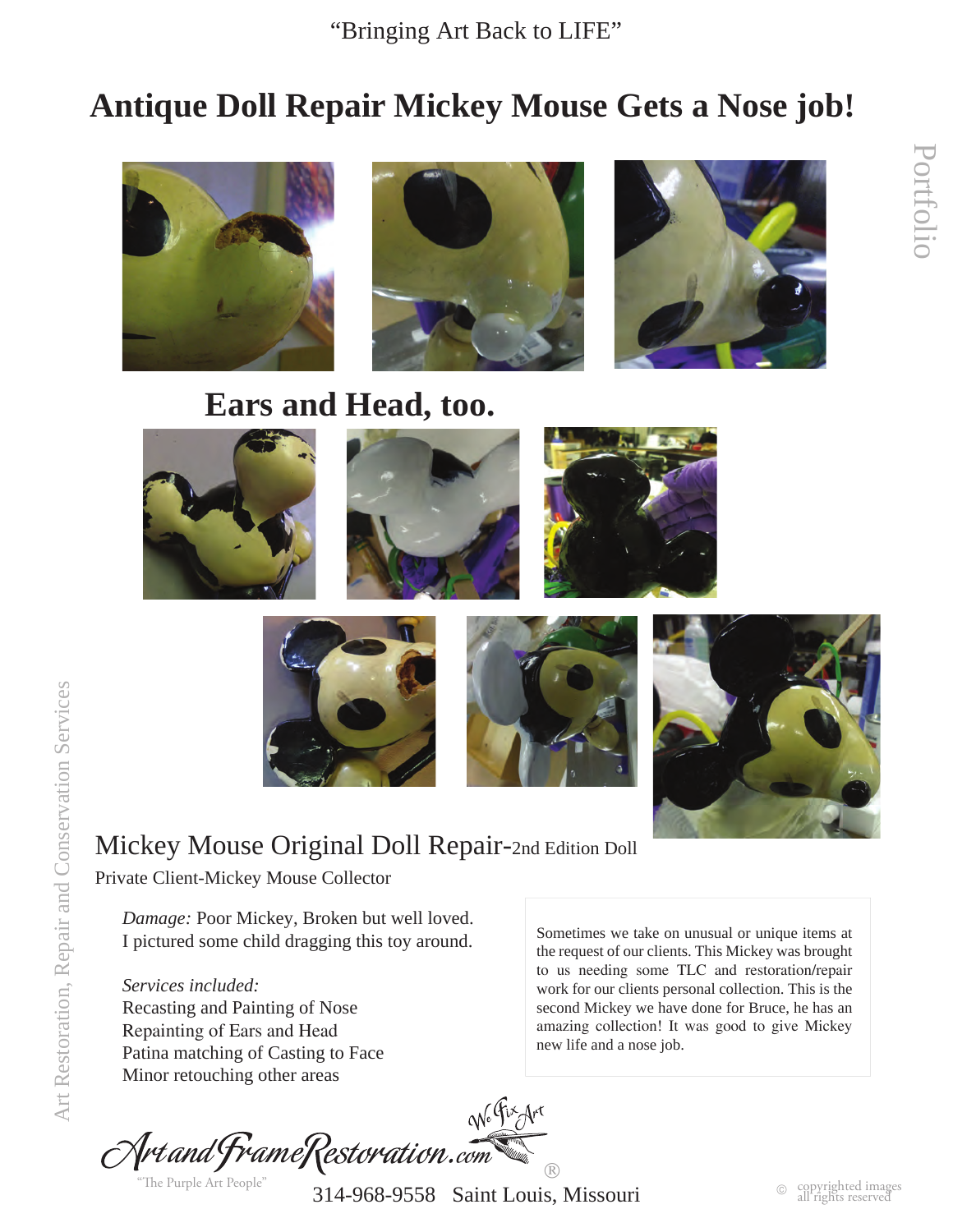## **Doll Repair from Fire**

#### Before



After



## China Dolls repaired from Fire Damage

A girls doll collection from her room.

#### *Services:*

Cleaning and deorderizing of dolls and all original clothing. Treatments to synthetic hair and original clothes.

Replacing details such as eyelashes to face. Reconstruction of ornamental detail lost in fire.

After a terrible fire we were asked to see if we could recover these dolls. They were one of the few surviving items from the girls room. They were in terrible shape, full of soot. We were very pleased at their recovery.

We Fix Art Artand FrameRestoration.com  $\circledR$ "The Purple Art People"

314-968-9558 Saint Louis, Missouri

Portfolio

Portfolic